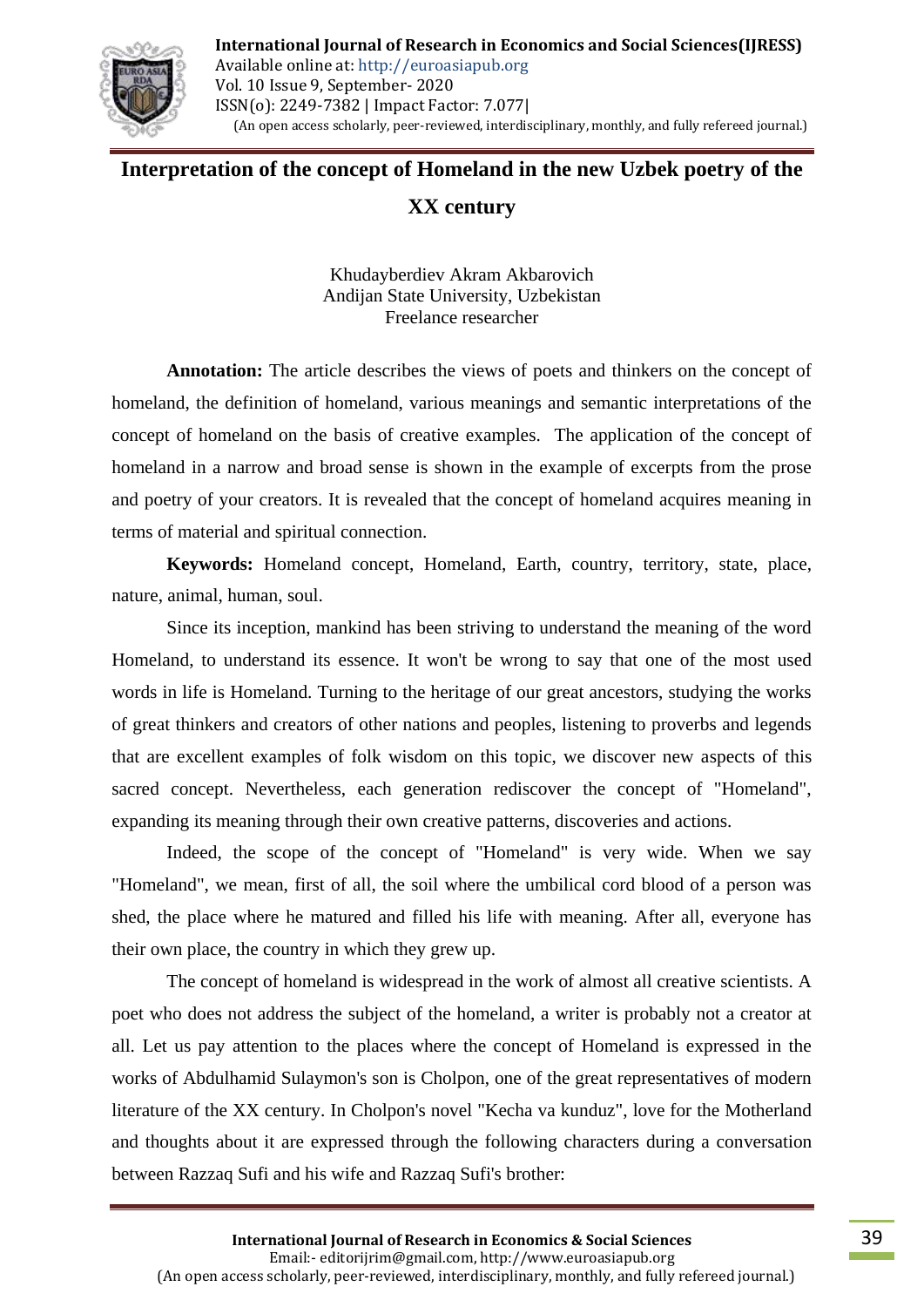

*The Sufi was forced to speak to a lower class man.*

*— Hapless Fitna (Fitna is nickname. Meaning: conspirator!). Will you stop or not? It is said, "Hubbil vatani minal-imon" — "Loving the homeland is a matter of faith!". If you don't know, it's useless, there is no Homeland - just a gypsy in the world. Did you think that I am Homelandless?*

*The Sufi went a little angry:*

*— Are you saying this yard is mine because it was inherited from your father? Ok, I will take my passport and take the train to Makkah and Madinah! Let your yard be your, Fitna!* 

*The intention of the Sufi to go on Hajj is serious, his each words about this in every year. He also took a passport twice. But, why could not leave the soil of the place where he lived.* 

*In this regard, too, is it not possible to go beyond the "Homeland" by saying, "Loving one's country is by faith"? Anyway, there is a secret*. [2,12]

The passage quotes Razzaq Sufi's reference to the hadith "Loving the homeland is from the believer" and at the same time expressing his true or false "love" for the place where he lives. In fact, the yard where he now lives is not even the country where he was born and raised. The wife is Qurvanbibi's father – the yard left by Razzaq Sufi's father-in-law. While Cholpon Razzoq expresses the concept of Homeland in the Sufi language, Homeland is interpreted in the sense of a certain area of residence, yard, apartment, family.

In another passage:

*That brother of Sufi came again last fall. But this time it had raised a serious issue. After a day or two of being a guest, he started talking:*

*— Sufi, you say "Homeland", "Homeland", but you do not know your homeland.* 

*The Sufi clung to this "you don't know" thing:*

*— Why do you thinking so? What if you speak knowingly!*

*— Don't get angry. I speak knowingly. Isn't your homeland a place where your parents passed away, where blood was shed from your own navel, and a candle was lit for your parents' ghosts?*

*The Sufi was silent. There were even tears in his eyes.*

*—Why are you silent? — Asked his brother.*

*—What can I say to be honest?...*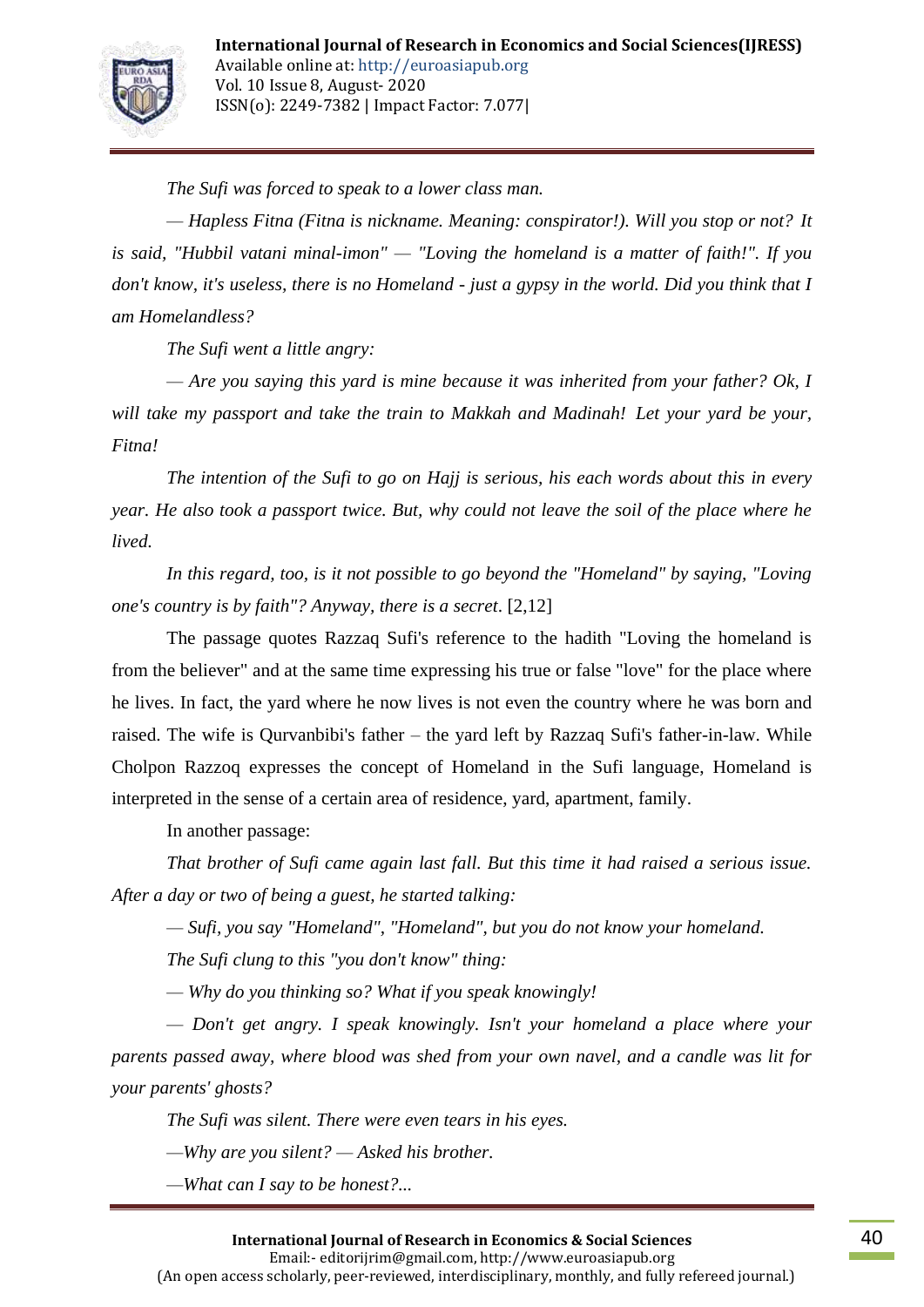

*—Well, your homeland is our own village.*

*— Yes, that village...* [2,13]

Razzaq Sufi moved to the city from his native village and married Qurvanbibi and settled in the same yard left by his father-in-law. Razzaq Sufi's place where the original umbilical cord blood was spilled which the village mentioned by his brother.

Here, too, the concept of Homeland, spoken in the language of Razzaq Sufi's brother, means "a place where one's parents have passed away, one's own umbilical cord blood has been shed, and a candle is lit for one's parents".

In another modern who Mahmudhoja Behbudi said the following about the Homeland: *"God created us from dust. Because this is our place who is born, grows, lives and is buried even after death. The Earth is our mother and homeland in which we live. Just as everyone should know the condition of his house and neighborhood, so it is even more important to know the condition of the land which is considered to be the homeland".* [6,63]

Apparently, in this case, Mahmudhoja Behbudi based on a religious source, emphasizes the narrow and broad meanings of the concept of Homeland.

The concept of homeland is expressed in the sense of "this is our place who is born, grows, lives and is buried even after death. The Earth is our mother and homeland in which we live". The concept of Homeland expressed in this passage can be understood in both narrow and broad senses. In the narrow sense, the place where a person is born, raised, lived and buried after death is understood as a certain area, and in the broad sense, the planet Earth, which is the Homeland of all mankind.

Abdullah Avloni expressed the following views on the Homeland: *"Everyone's hometown and country is called their homeland," he said. Everyone loves the place where they were born and raised. Even this sense of homeland is present in animals. If an animal loses its homeland, it will not live as happily as it did on its own land".*

Abdullah Avloni emphasizes the existence of a sense of homeland not only in humanity but also in the animal kingdom. The scientific literature even confirms that in animals the concept of homeland exists as a place, a territory. The boundary of the distribution of the animals, the adapted area is their homeland. They multiply, develop and live in the same area. Avloni admits that he loves his place more than he loves himself, who was born and raised as a conscious being, unlike an animal. Homeland means "the city and country where everyone was born and raised".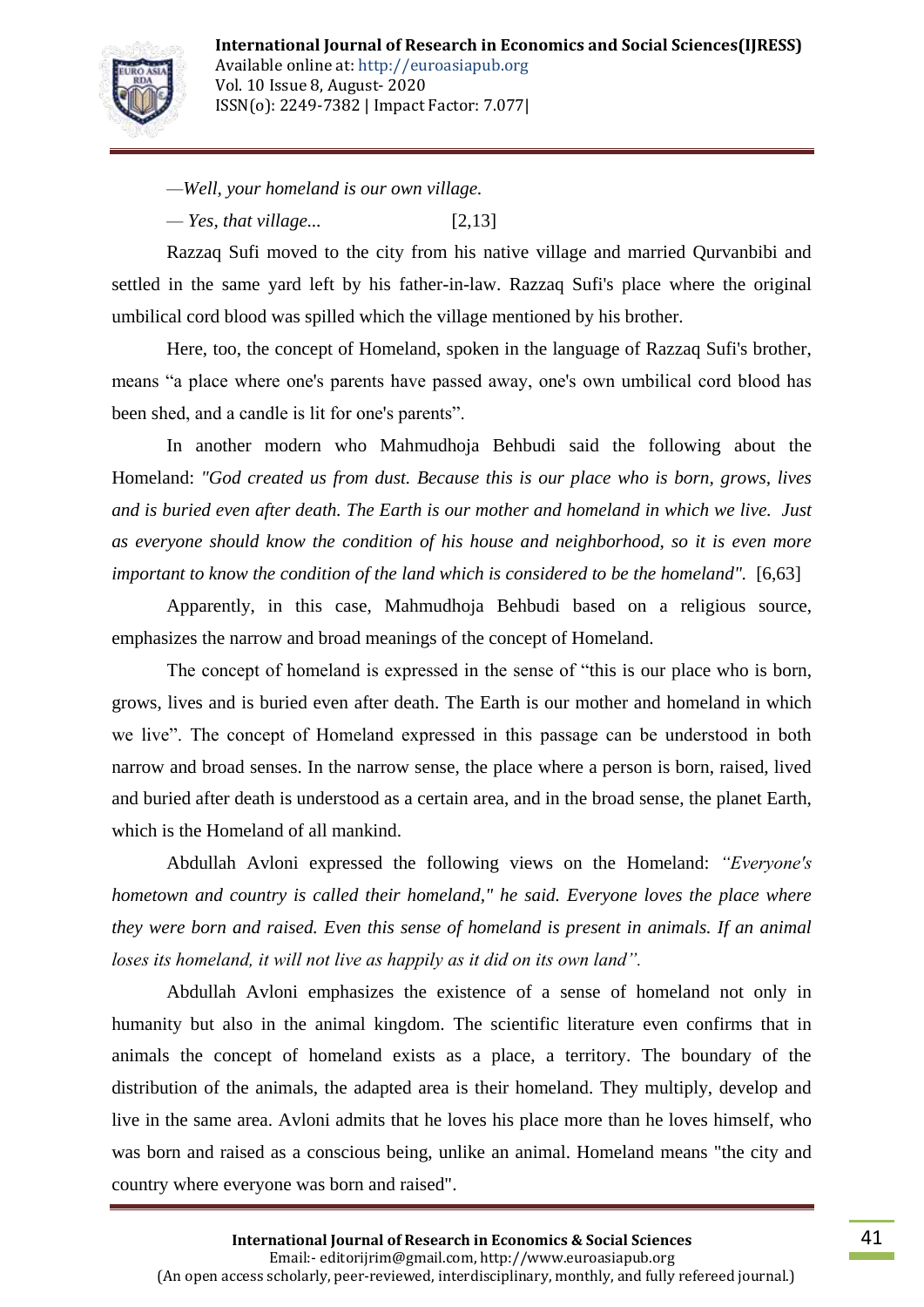

In his poem "Homeland", Abdullah Avloni glorifies the name "Homeland" by saying, "Your name is sacred in this world." He respects the Homeland and addresses it as Mother:

> *Onamizsan! Bizni(ng) mushfiq onamizsan! Javlon urib yashaydurg'on xonamizsan! [1,196]*

### **Meaning:**

*You are our Mother! A placid mother! You are our home of passion!*

The Homeland is the past, present and future of the nation. Homeland is a sacred value. The Homeland is as dear and sacred as the mother. The Homeland is the land that gives happiness to man.

In the poet Siddiqi Khandayliqi's poem dedicated to the Homeland, asks a clear question: "What is the Homeland?", and in response to it, he recognizes the Motherland as follows:

> *Vatan nadir, tuqqan yerim, turg'on yerim, O'sib-unib, o'ynab-kulib yurg'on yerim. Vatan menga haqiqatda qo'ndoq kabi, Tarbiyaning negizini qurg'on yerim, Ot-eshakda o'rdan-qirdan bug'doy tashib, Issiq yerda o'ng'aysizlik ko'rg'on yerim. Qayda bo'lsam, qayda tursam, qayda yursam, Mangu o'ynar ko'zda javlon urg'on yerim. Jonim Vatan, tanim Vatan, ko'zim Vatan.*

### **Meaning:**

*What is my homeland — where I was born, where I live, Growing up, playing and laughing. Homeland is my home, I laid the foundation of upbringing with it. By carrying wheat from the hills on horseback, A place where I felt uncomfortable in a hot place. Wherever I am, wherever I stand, wherever I walk, I will play forever in the eye of the beholder. My soul is my Homeland, my body is my Homeland,*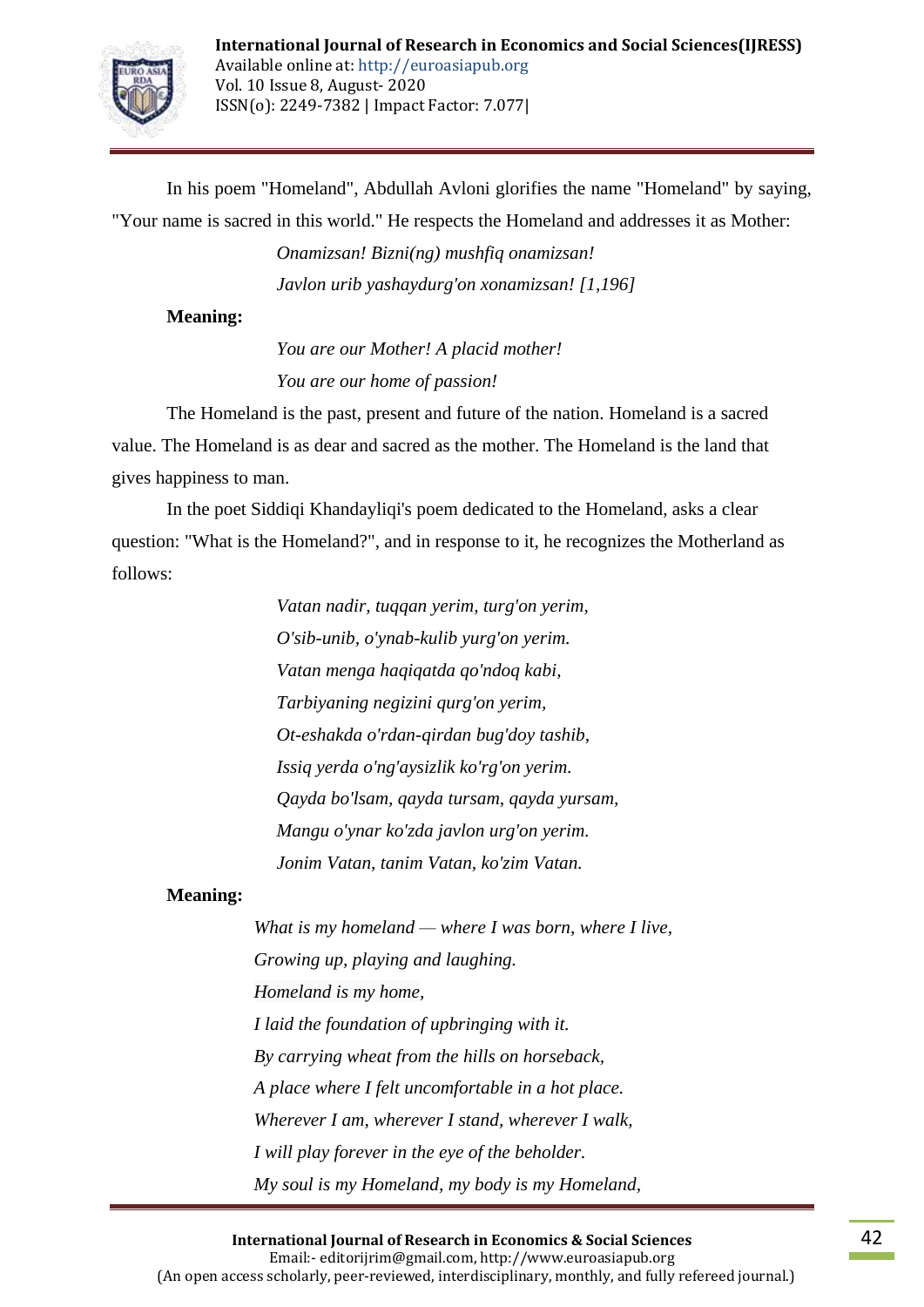

*my eyes are my Homeland.*

Siddiqi Khandayliqi explains Homeland as a place where he was born, grew up and played, and emphasizes that "Homeland is the soul, the body, the eyes". The Homeland is a sacred place where man and his descendants shed their umbilical cord blood. The Homeland is the place of ancestors, the land where the people, the country, the people, the language, the history, the culture, the customs, the values are formed, grow and develop.

Here we need to quote the thoughts of the Russian thinker Ivan Alexandrovich Ilin about the Homeland. He rejects all descriptions of the Homeland that are existential and material in nature. He writes so: *"None of them constitute a homeland on its own: neither the place of residence of people, nor their origin, nor the genesis of blood, nor national and racial identity, nor the usual way of life, nor economic unity, nor nature, nor society, nor law or the state".* [3,318]. Ilin says that the Homeland is an essence that is always connected with man. According to the philosopher, the Homeland is eternal. Homeland is not a material concept, but a spiritual one. It is the epitome of the spiritual essence of a nation's existence, its mental and moral structure, its value system. For the year, the homeland is first and foremost, the land, not the place of residence, but its spirit and pilgrimage. [7]

Apparently, the Russian thinker I.A.Ilyin, while focusing on the spiritual side of the concept of homeland, admits that he emphasized that it is closely connected with human essence. Ilin tries to explain the concept of homeland by connecting it with the spiritual, spiritual and emotional state of a person. Therefore, special attention is paid not to associating the concept of homeland with a material being, it is more closely connected with human emotions than with an objective being.

In the works of Uzbek literature, we also see poems that express the human essence and feelings of the Homeland.

Poet Normurad Nazrullaev in his poem about the Homeland says that the Homeland begins from the heart, emphasizing that if a person gives his soul and body to it, the heart becomes a Homeland, the heart is the Homeland.

> *Ko'ngillardan boshlanar Vatan, Sevib, quchib, yayragil, ko'ngil! Bag'ishlasang o'zing jonu tan, Vatan bo'lib qoladi ko'ngil!*